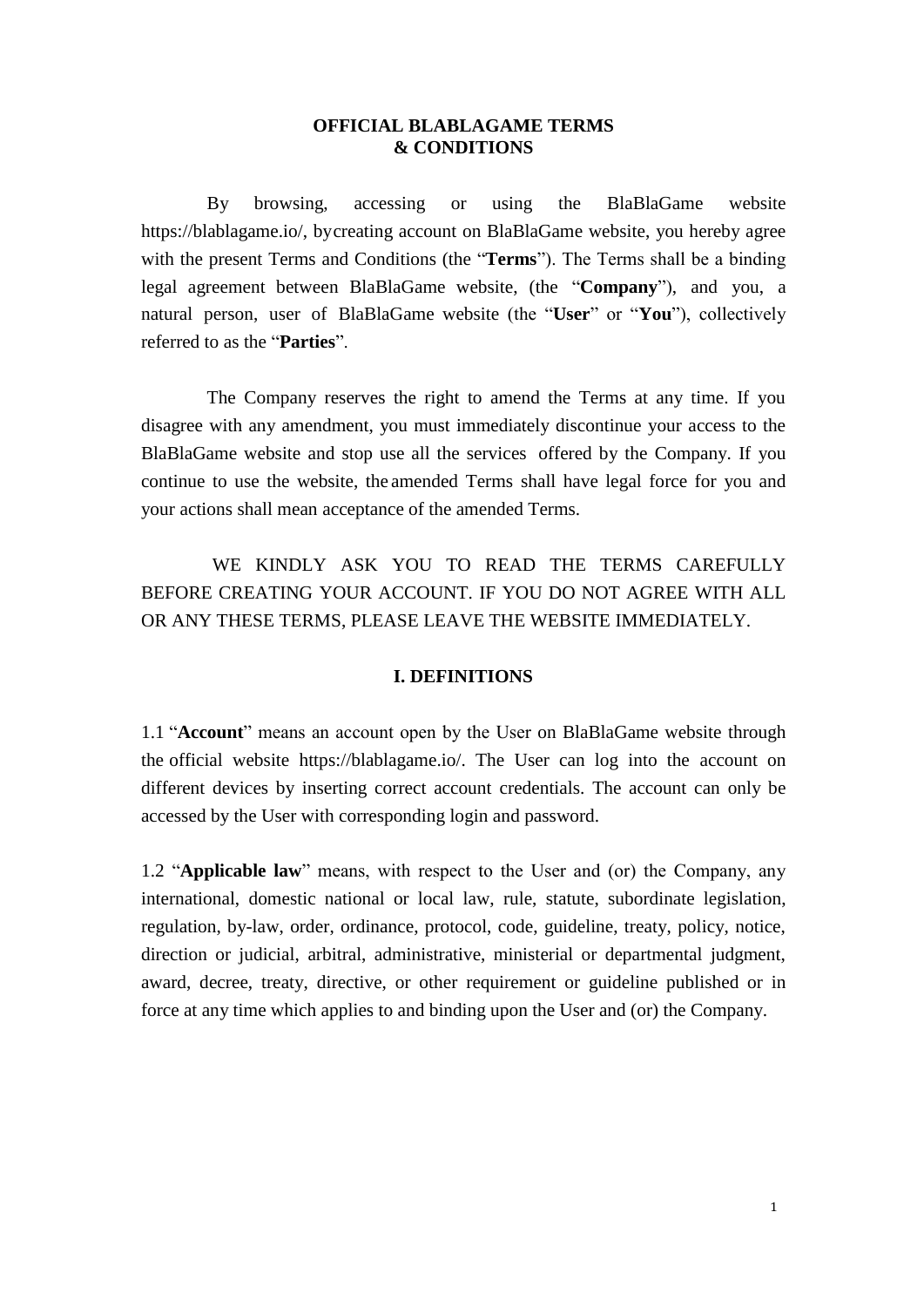1.3 "**Fiat currency**" means a currency issued by a country's government or central bank.

1.4 "**Intellectual property**" means all patents, patent applications, industrials designs, trademarks and trademark applications, software, all copyrightable objects, including but not limited to programs, texts and content, translations, images, videos, graphics, music, owned by the Company or duly licensed to the Company so the Company has legal right to use them.

1.5 "**Company**" means BlaBlaGame website.

1.6 "**Cryptocurrency**" means Bitcoin, Ethereum, Litecoin, TRON, Tether USDT, BLA and other cryptocurrencies depending on the settings of the user account. The Company can modify, expend, and amend the list of available cryptocurrencies at any time.

1.7 "**Force Majeure Event**" means any event beyond the party's reasonable control, including, but not limited to, flood, extraordinary weather conditions, earthquake, or other act of God, fire, war, insurrection, riot, labor dispute, accident, action of government, communications, power failure, failure in bank performance, or equipment or software malfunction including network splits or "forks" or unexpected changes in a computer network upon which the Services rely.

1.8 "**Payment Service Partner**" means the Company's partner that provides to the Company payment processing services and exchanges the User's fiat (governmentissued) money into cryptocurrency and vice versa.

1.9 "**Services**" means all and any of the services that the Company provides to the User by means of BlaBlaGame Website.

1.10 "**Terms**" means these terms and conditions, a binding legal agreement between the Company and the User setting rights and obligations of the Company and the User with regard to the Services and BlaBlaGame website.

1.11 "**Restricted Territories**" shall mean Cuba, Syria, Libya, Sudan, Somalia, North Korea, and Yemen, Saint Vincent and the Grenadines. The Company may amend the list of restricted territories based on amendments in local laws and/or in the Company's internal policies.

1.12 "**Website**" means the Company's official website https://blablagame.io/.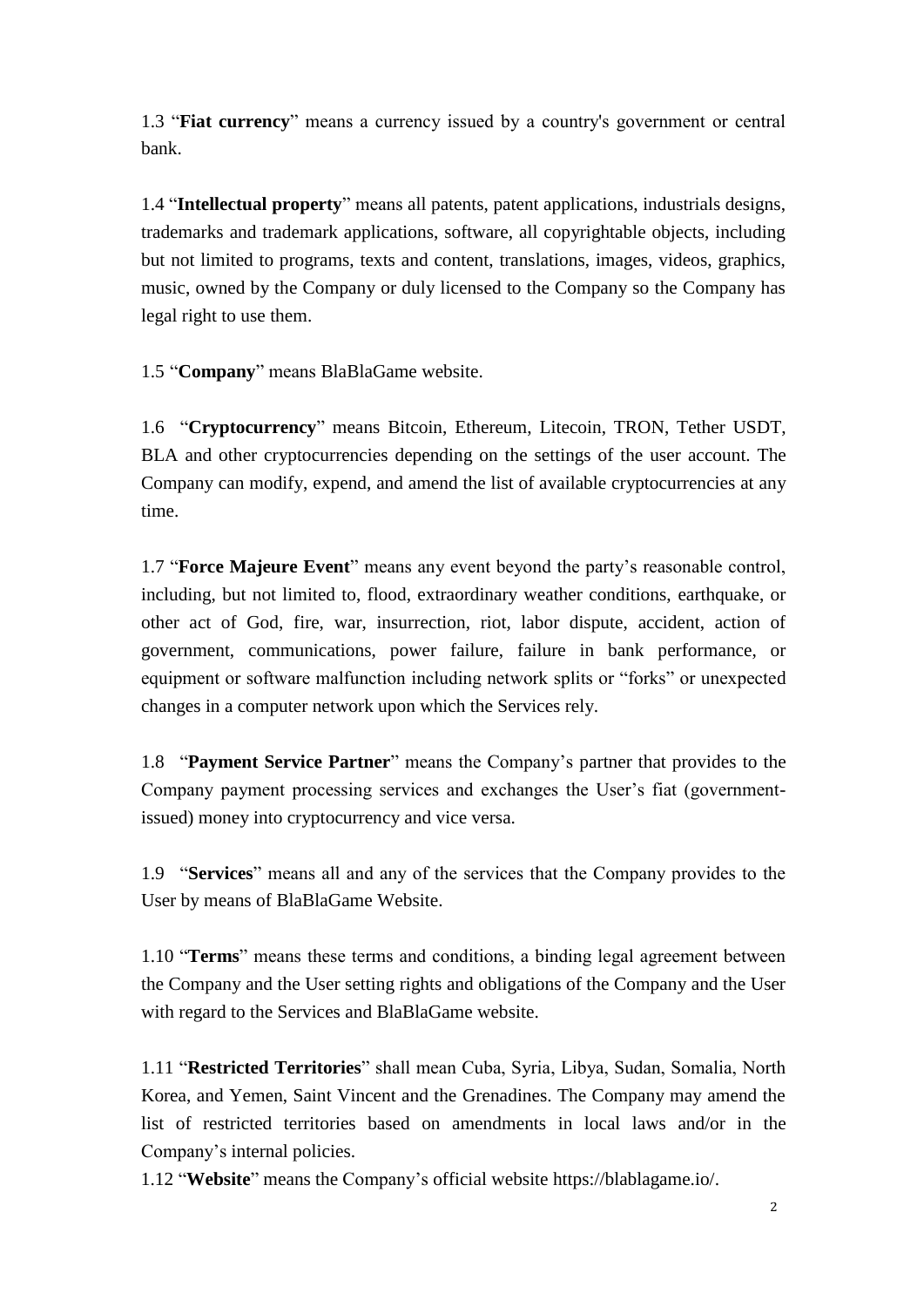1.13 "**User**" or "**You**" means a natural person who uses BlaBlaGame website.

### **II. GENERAL PROVISIONS**

2.1 These Terms establish contractual relationship and set rights and obligations for the Company and the User.

2.2 The Company provides access to BlaBlaGame Website to use its software.

2.3 The User creates an account on BlaBlaGame Website for free, without any registration fee. Some services require fees from the User. For example, the fee is charged from the User who won certain Rock-Scissors-Paper game (this fee is distributed between cashback fee service, daily bonus bank fee service, monthly bonus bank fee service, referral reward fee service, BlaBlaGame reward fee); such fees (and others) are described in these Terms and/ or on the Company's Website at 'Fees and limits' page.

#### **III. ELIGIBILITY AND GUARANTEES**

3.1 When you create an account on BlaBlaGame website, you expressly warrant and represent that:

3.1.1 You are at least 18 years of age or over and have full capacity to accept the Terms and perform any activities available on BlaBlaGame website;

3.1.2 You are not citizen and/ or resident of a Restricted territory;

3.1.3 You will use your account for personal use only. You will not create, or attempt to create an additional account under any name except your own and you will not use your account to carry out transactions on behalf of a third party;

3.1.4 You will not have more than one verified account for the same identity document – if you upload the same identity document your account shall be rejected by the Company;

3.1.5 You have not previously been suspended or removed from using BlaBlaGame website.

3.1.6 You will not use the Services or part of the Services if any Applicable laws in your country prohibit you from doing so in accordance with these Terms.

3.2 Upon the Company request you shall provide the Company with identity documents, a selfie photo and address proof (utility bill or banking statement) in order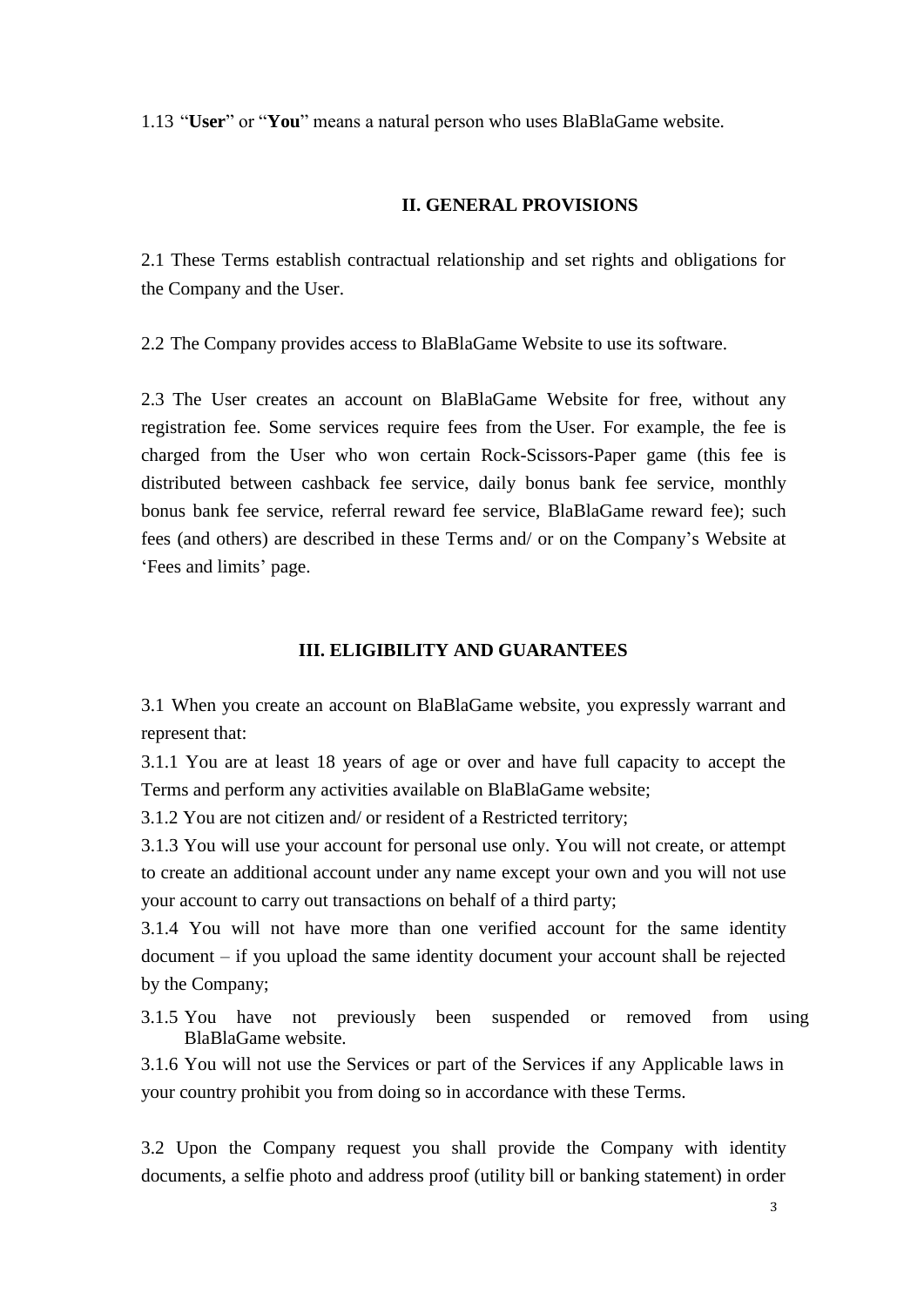to comply with the Company's AML and KYC processes. The Company may request these documents from you at any time and block your account if you do not submit the documents and/or if the Company suspected your documents are not true.

3.3 If you use Payment Service Partners' products and/or services on BlaBlaGame website, any of such Payment Service Partners may request certain documents and/or information from you. Please, read their terms and conditions carefully. The Company shall not be liable for Payment Service Partners.

3.4 You hereby guarantee that the information in your profile is true, accurate, current and complete. If the Company suspects that you provided untrue, inaccurate, not current, or incomplete information, the Company has the right to suspend or terminate your account and refuse any and all current or future use of BlaBlaGame website.

3.5 Company guarantees that all created games in Rock-Scissors-Paper game are protected with SHA-256 encryption which guarantees that the object of your game cannot be changed and compromised. Technology protects your game from thirdparty intervention.

# **IV. ASSUMPTION OF RISK**

4.1 Before using the Services, you should ensure that you understand the risks involved in deal with cryptocurrencies (including but not limited the following: buying, selling, holding, trading cryptocurrency). You hereby agree to assume the risks set out in the Terms as well as other risks not set out herein whichare inherent to cryptocurrency market.

4.2 You acknowledge and agree that the Company shall not be responsible for or otherwise liable for any direct or indirect loss or damage of any kind arising directly or indirectly from the occurrence in full or in part of any and all of the following risk events:

4.2.1 Gaming risk. While playing Rock-Scissors-Paper game at BlaBlaGame Website with other rivals, User understands that this is a highly risky activity and it may result to the loss of all funds in User's Account.

4.2.2 BlaBlaGame token (BLA) is highly risky cryptocurrency the price of which may significantly fluctuate on the trades and may go to zero price in the worst-case scenario.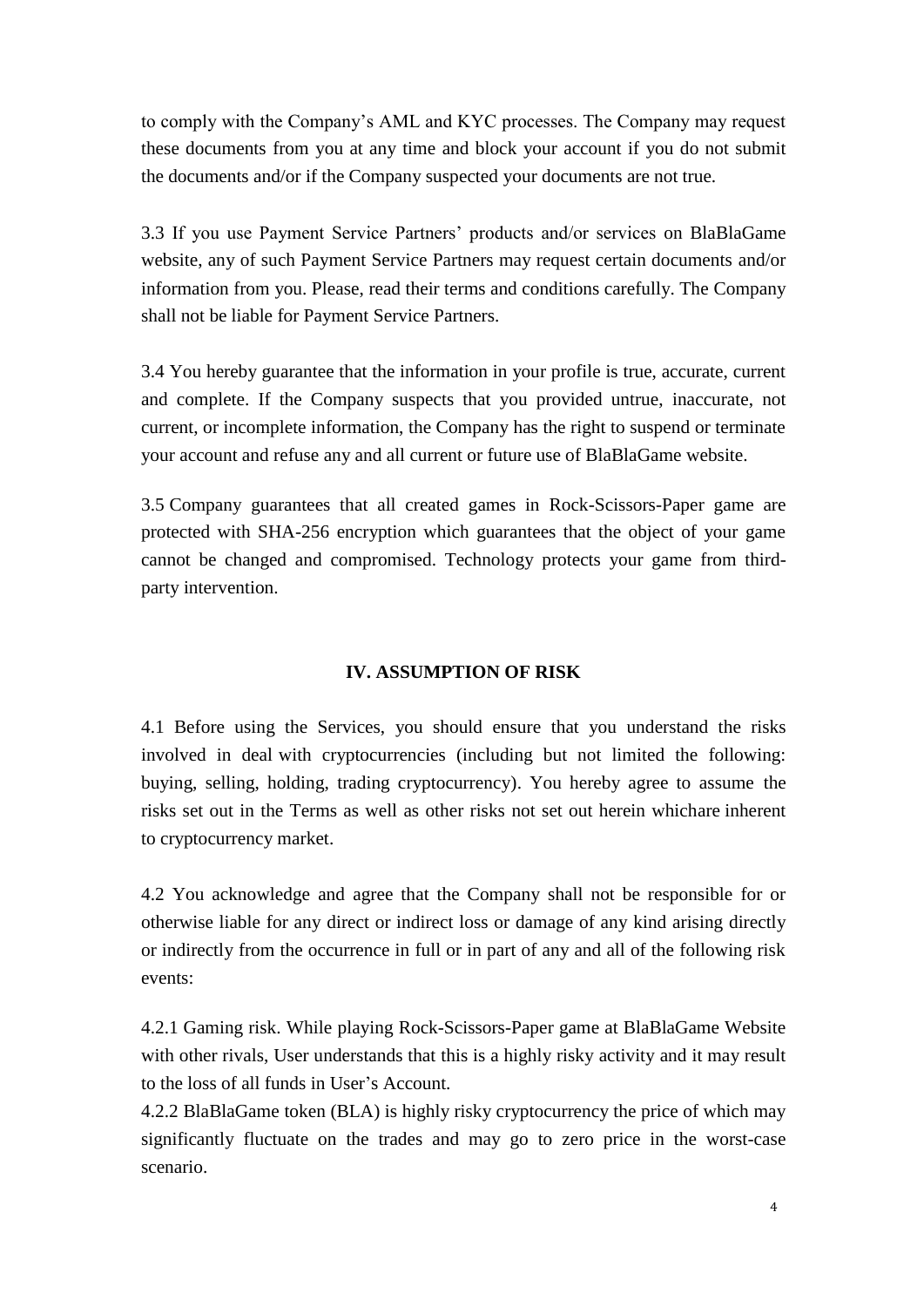4.2.3 Price fluctuation risk. Cryptocurrency prices can and do fluctuate greatly on any given day and due to such price fluctuations, the User's cryptographic assets may be subject to large swings in value and may even become worthless.

4.2.4 Trading risk. There is an inherent risk that losses will occur as a result of buying, selling or trading anything on a secondary market.

4.2.5 Cyber-attack risk. There may be third party or other attacks targeting computers/networks, spreading malware, running botnets, (D)DOS attacks, defacing websites, violations of network security, etc. which can material alter, intercept or otherwise interfere with the Website. It can result in loss of your assets.

4.2.6 Tax risk. There can be different taxes related to cryptocurrencies in jurisdiction(s) of your citizenship and/or residence. The Company is not responsible for any of your tax issues.

4.3 You should carefully assess whether your financial situation and risk tolerance is suitable for buying, selling, trading or deal with cryptocurrencies. You accept and agree that you are solely responsible for any decision to buy, sell, trade or otherwise hold or dealwith cryptocurrency.

4.4 You totally understand that taking part in BlaBlaGame token sale (e.g. ICO, IDO, IGO, etc) is activity related to high-risk investments. You can lose your money in full.

4.5 You shall not rely on the Company's advice and the Company's recommendations in media, on forum or anywhere else. Such recommendations are provided only for informational purpose.

4.6 You understand that the Company's business processes can fail, and the products can stop work at any moment because of technical issues, situation on financial and cryptocurrency markets or because of any other reason.

# **V. INTELLECTUAL PROPERTY**

- 5.1 BlaBlaGame Website is the Company's intellectual property and all source code, databases, functionality, software, website designs, audio, video, text, photographs, and graphics on BlaBlaGame Website, as well as all the trademarks, service marks, and logos contained on BlaBlaGame Website are owned or controlled by the Company or licensed to the Company, and are protected by copyright and trademark laws and various other intellectual property rights and unfair competition laws.
- 5.2 The Website is provided "AS IS" for the User's personal use only. No part of the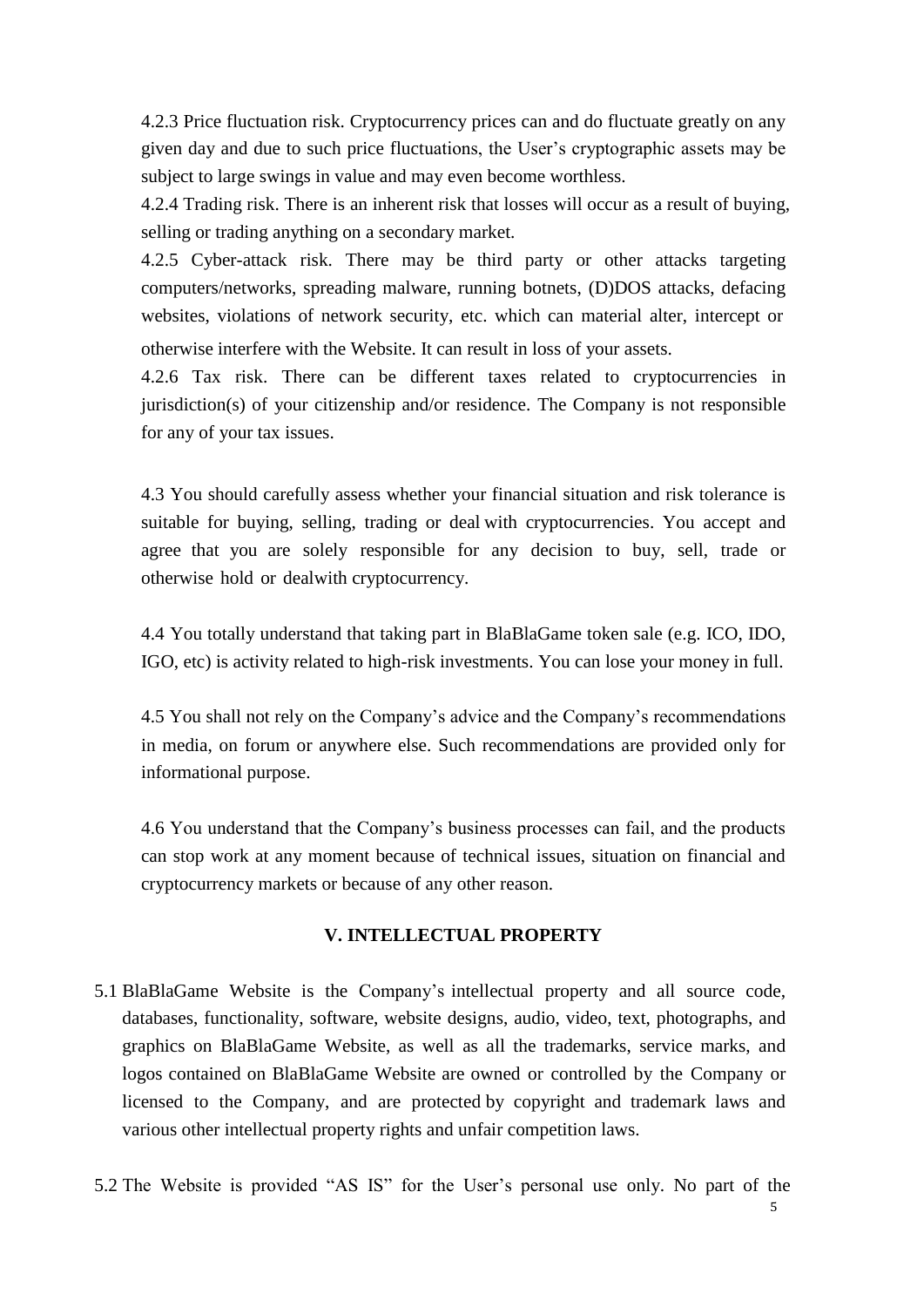Website and no intellectual property inside it may be copied, reproduced, aggregated, republished, uploaded, posted, publicly displayed, encoded, translated, transmitted, distributed, sold, licensed, or otherwise exploited for any commercial purpose whatsoever, without the Company's prior written permission.

5.3 Acceptable use. When accessing or using BlaBlaGame website, you agree that you will not:

5.3.1 Use Intellectual property in any manner that could interfere with, disrupt, negatively affect or inhibit other users from fully enjoying the Services, or that could damage, disable, overburden or impair the functioning of the Services in any manner;

5.3.2 Use the Services to pay for, support or otherwise engage in any illegal gambling activities; fraud; money-laundering; or terrorist activities; or other illegal activities;

5.3.3 Use any robot, spider, crawler, scraper or other automated means or interface not provided by us to access our Services or to extract data;

5.3.4 Encourage or induce any third party to engage in any of the activities prohibited by the Terms or by the law in the jurisdiction of your citizenship and/or residency.

5.4 The Company reserves the right, at its sole discretion, to change, modify, add, remove or terminate these Terms and Conditions at any time for any reason without any advance notice.

5.5 All the content in the User's profile, including but not limited to the User's photos, images, textual descriptions shall be the User's intellectual property. The Company is not responsible for the User's intellectual property. The User hereby confirms that the content in the User's profile does not cause any third parties' IP rights infringement and is compliant with legislation of the User's country of citizenship.

#### **VI. BLA TOKEN**

6.1 BLA token is a blockchain-based ERC20 standard digital utility token designed to provide discounts to the Users on BlaBlaGame Website.

6.2 Although the BLA tokens may be tradable, BLA tokens are not to be construed, interpreted, classified or treated as any kind of currency other than cryptocurrency; debentures, stocks or shares issued by any person or entity; rights, options or derivatives in respect of such debentures, stocks or shares; rights under a contract for differences or under any other contract the purpose or pretended purpose of which isto secure a profit or avoid a loss; units in a collective investment scheme; units in a business trust;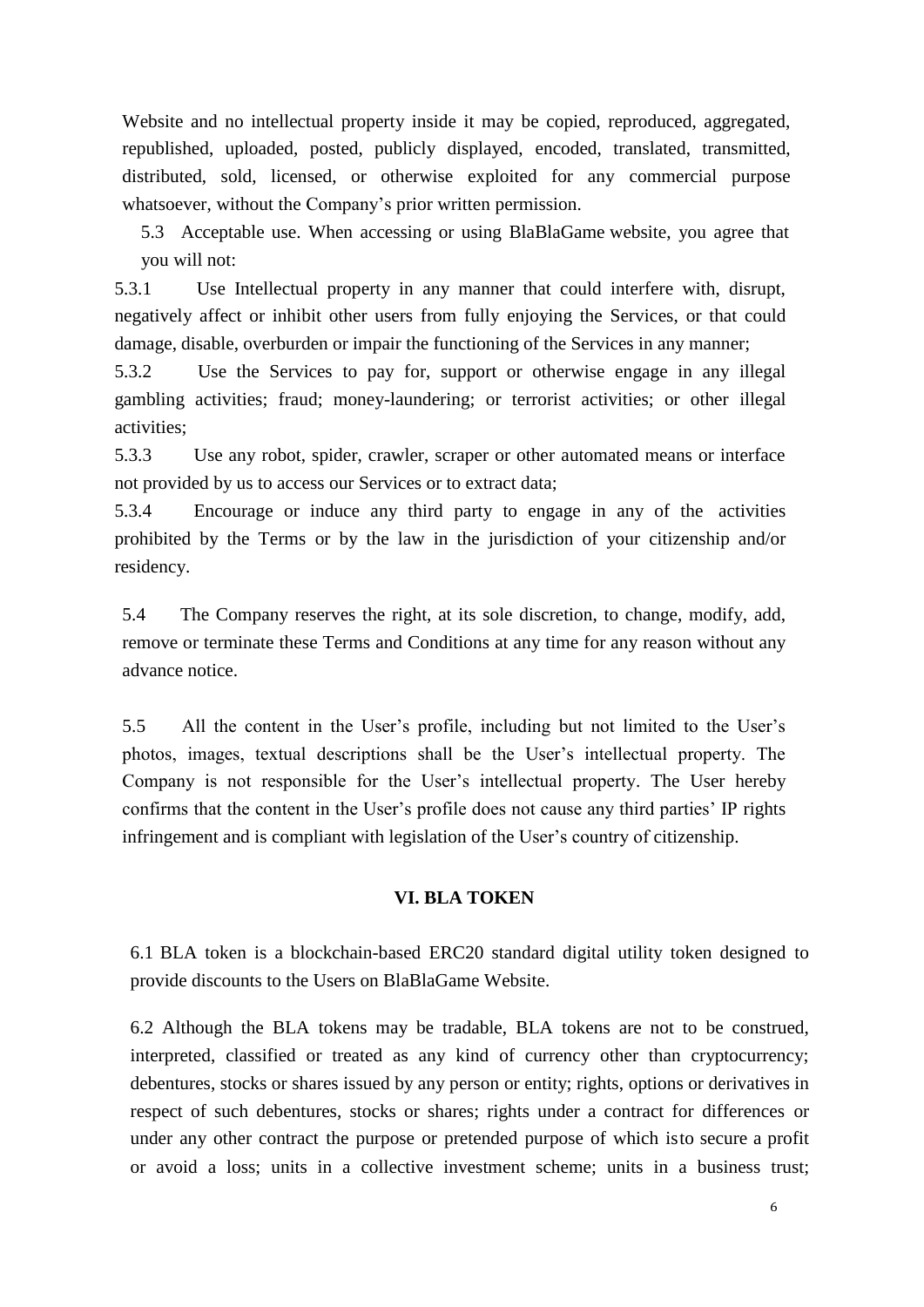derivatives of units in a business trust; or any other security or class of securities.

6.3 The Purchaser can buy BLA tokens paying with cryptocurrency only. The Company does not accept payments in fiat currencies for BLA tokens.

6.4 The Company reserves the right to increase the price of BlaBlaGame token (BLA) during pre-sale period in the future with notification on website no later than 2 days before actual price change. The Company cannot decrease the BLA token price during the pre-sale period.

6.5 The User acknowledges that BlaBlaGame token (BLA) token during the pre-sale is not traded. BLA token will not be traded before the official BLA listing on thirdparty exchange.

6.6 The User acknowledges that BlaBlaGame token (BLA) cannot be withdrawn from BlaBlaGame Website until the end of the pre-sale period.

6.7 The Roadmap, all future plans as well as token economics, token distribution, allocation of funds, value of softcap and hardcap may be a subject to change partially or completely due to unpredictable reasons.

6.8 The withdrawal fees may be a subject to change and installed by the Company based on the particular blockchain network status.

6.9 The Company can reject the User from buying BLA tokens if the Company assumes any risks connected with selling of BLA tokens to the User. If the Company rejects the User, the funds transferred by the User to the Company in cryptocurrencies will be sent back to the User's balance.

6.10 Since the User has bought BlaBlaGame tokens (BLA), the User cannot return BLA tokens back to the Company. The User cannot request to return BLA tokens to the Company and cannot ask the Company to return the cryptocurrency paid by the User to the Company back to the User's account. The User will be able to trade BLA tokens only after BLA token is listed on any crypto exchanges after the end of the pre-sale period.

6.11 The duration of pre-sale period of BlaBlaGame token (BLA) is determined by the Company and published on its official Website and may be a subject to change partially or completely due to unpredictable reasons.

6.12 If your country legally prohibits you from participation in ICO, IGO, IDO and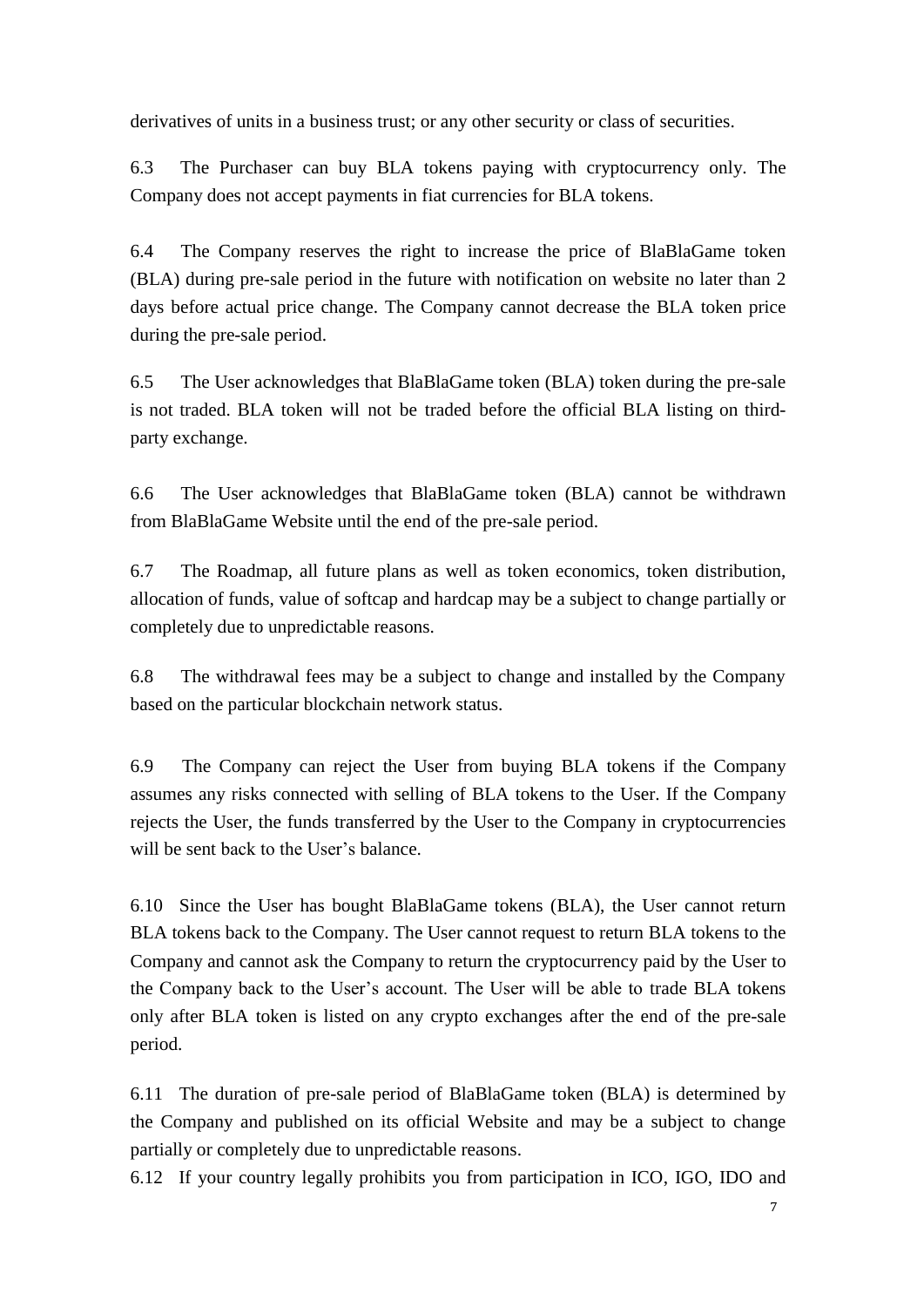from holding utility tokens, please, do not buy BlaBlaGame tokens (BLA). BLA tokens are not intended to be marketed, offered for sale, purchased, sold, or traded in any jurisdiction where they are prohibited by applicable laws.

6.13 Once the pre-sale period of BlaBlaGame token (BLA) ends and the Company made an official announcement on that either on its Website or in its official social media networks, the Company will list BlaBlaGame token (BLA) on third-party crypto exchange within three months from the end of the BlaBlaGame token (BLA) pre-sale period.

## **VII. LIMITATION OF LIABILITIES**

7.1 The Services provided on an "as is" and "as available" basis. The Company expressly disclaims all warranties of any kind.

7.2 In no case shall the Company, the Company's director(s), shareholder(s), employees or agents be liable for any damages and losses of the User, including but not limited to incidental, indirect, special or consequential damages, loss of use, loss of profit or loss of data, arising out of or in any way connected with the use of or inability to use the Services or BlaBlaGame website or any materials provided by the Company to the User.

7.3 The User shall indemnify and hold harmless the Company from and against any and all direct and consequential loss, damage, liability, cost, or expense that the Company may incur by reason of or in connection with the User's activities in or with BlaBLaGame Website.

7.4 To the maximum extent permitted by Applicable law, in no event shall the aggregate liability of the Company (including the Company's directors, members, employees and agents), whether in contract, warranty, tort (including negligence, whether active, passive or imputed), product liability, strict liability or liability of any other kind, arising out of or relating to the use of or inability to use BlaBlaGame Website, exceed the fees paid by you to the Company during the 12 (twelve) months immediately preceding the date of claim giving rise to such liability.

### **VIII. THE USER'S DEVICE**

8.1 You acknowledge and agree that, in connection with your use of the Services through Website, you shall be responsible for the following, at your own cost: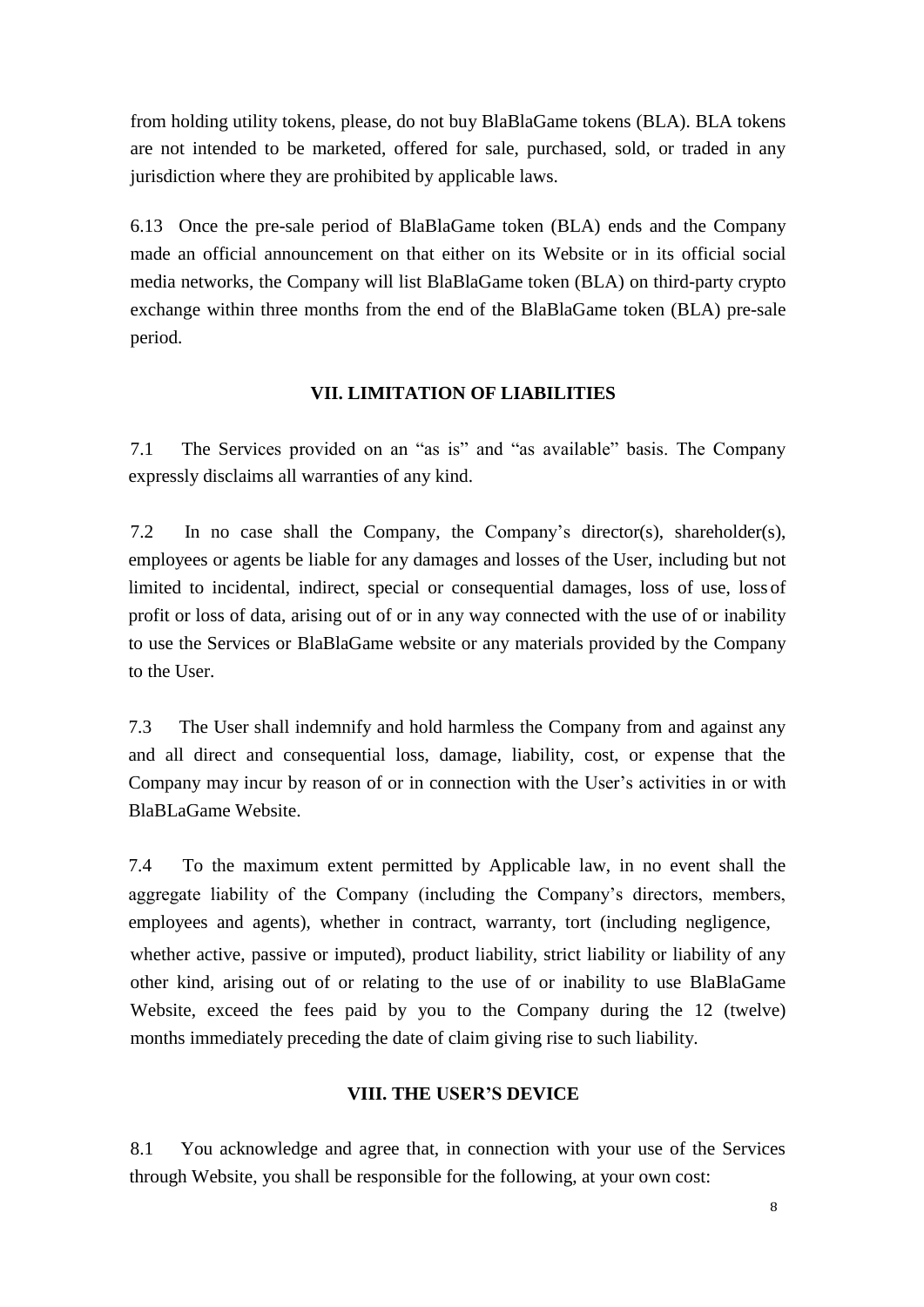8.2 Obtaining all necessary hardware, software and communication services necessary for your use of the Website in accordance with the Terms;

8.3 Installing antivirus on your device to protect against any security or other vulnerabilities which may arise in connection with your use of the Website in accordance with the Terms.

8.4 Without prejudice to the foregoing, the Company assumes that any and all instructions received from your device on the Website have beenmade by the rightful owner. You are solely responsible and liable for keeping your device safe and maintaining adequate security and control of your username, password and shall be likewise solely responsible for any access to and use of your account on the Website through your device, notwithstanding that such access may have been effected without your knowledge, authority or control.

# **IX. TERM AND TERMINATION, MODIFICATIONS**

9.1 The Terms shall remain in full force and effect while the User uses BlaBlaGame Website.

9.2 The Company reserves the right to, in its sole discretion and without notice or liability, deny access to and use of BlaBlaGame Website and the Services (including blocking certain IP addresses) to any person for any reason or for no reason. In this case the Company should transfer all the User's funds that are in the User's account to the date when the User account is deleted to the User's another crypto wallet outside of BlaBlaGame website.

9.3 If the Company terminates or suspends the User's account the User is prohibited from registering and creating a new account under the User's real name, a fake name, or the name of any third party. In addition to terminating or suspending the User's account, the Company reserves the right to take appropriate legal action, including without limitation pursuing civil, criminal, and injunctive redress.

9.4 The User can also delete his or her account at the personal account page. After confirmation of the user account deletion the User loses the right to claim a payment of any unpaid confirmed remuneration on BlaBlaGame website.

9.5 The Company reserves the right to modify the Terms at any time at the Company's sole discretion. The Company will notify the User about amendments by automatic notification on the Website, but will not ask any actions to confirm that the User agrees. If the User does not agree with the new amended version, the User must immediately discontinue his or her access to BlaBlaGame Website and stop use all the

9